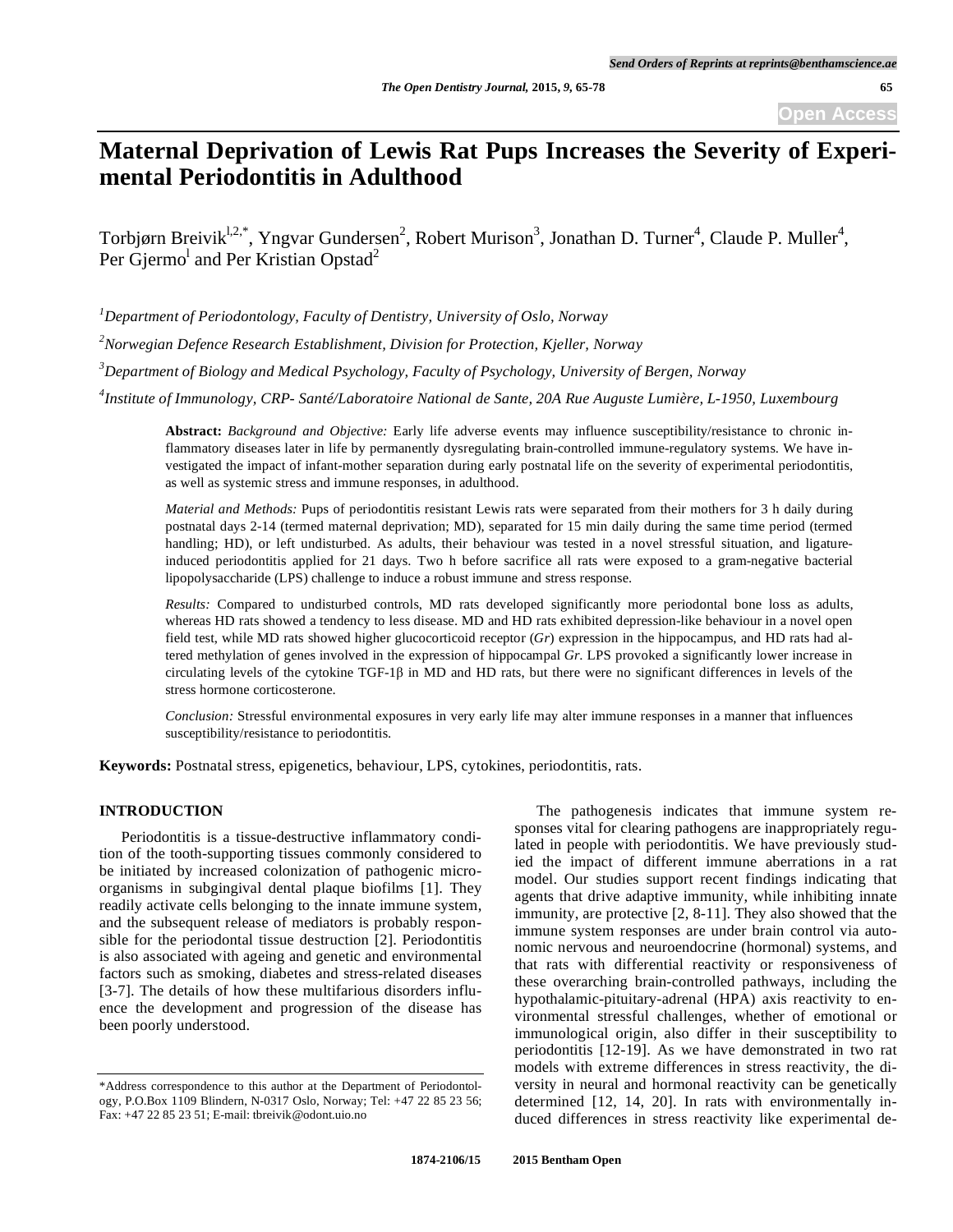pression [18] and diabetes [21], as well as induced postnatal stress [22-25], similar mechanisms are evident.

Adverse early postnatal life events have been found to alter brain development, and in adulthood to alter behavioural responses to stressful situations, stress hormone responses to stressors, immune responses to pathogens, and susceptibility to infectious and inflammatory diseases [26-29]. Very early life experiences, in particular, can permanently change the reactivity of immune-regulatory systems controlled by the brain, including the HPA axis [26, 27]. People who have experienced severe life stressors early in life (e. g., abuse, neglect, family conflict, low socioeconomic conditions, infections) are at greater risk for a variety of diseases later in life regardless of their subsequent health behaviours [30, 31], and emerging evidence suggests that immune dysregulation, i.e., misguided immune system responses, may be one potential pathway linking stressful early life events to increased susceptibility to later disease onset [31, 32]. These adjustments in the normal course of development may result from epigenetic programming, i.e. the phenomena that environmental stimuli in early life can lead to changes in the expression of genes involved in stress and immune system regulation, and that these changes are potentially responsive to similar stimuli throughout life [26-32].

In the present study, we used the maternal separation model, which is a widely used postnatal psychological stress paradigm that can permanently change the reactivity to stressors, including immune system responses to pathogens [26- 29]. This model is also commonly used to study the development of psychiatric disorders such as anxiety and depression [33, 34], and it is well suited for investigating the effects of postnatal experiences on immune system responses and the susceptibility to various diseases in adulthood [29, 34]. New-born rats that are separated from their mothers for an extended time every day develop persistent changes in brain proteins and neurotransmitter systems involved in immune system regulation [34]. Since the adult effects of maternal separation also depend on the genetic background and gender [23, 35], and maternal separation may influence immunity and disease susceptibility through brain-controlled immunoregulatory pathways other than the HPA axis [36], we used male and female offspring of Lewis rats in this experiment. Lewis rats generally show a low HPA axis response, and thus lower release of immunoregulatory glucocorticoid hormones (predominantly cortisol in humans and corticosterone in rodents), to all kinds of imposed stressors, including emotional stress and immunological stress induced by gram-negative bacterial lipopolysaccharides [LPS; 37- 39]. Furthermore, they are relatively resistant to periodontitis when compared to histocompatible and HPA axis highresponding Fischer 344 rats [12, 14], whereas the opposite is the case in animal models of pro-inflammatory T helper (Th) 1- mediated autoimmune diseases such as rheumatoid arthritis and multiple sclerosis [40]. To investigate biological mechanisms responsible for the putative relationship between periodontitis and early postnatal psychosocial stressors, we stimulated the animals with LPS just before sacrifice, and measured the effect of maternal separation on the HPA axis derived stress hormone corticosterone and selected

cytokines, as well as the methylation of genes involved in the expression of glucocorticoid receptors (*Gr*) within the hippocampus. The expression of *Gr* within this brain structure has been found to be important for determining the HPA axis set-point and controlling stress reactivity [26].

### **MATERIAL AND METHODS**

#### **Animals**

Pregnant female Lewis rats (from Möllegaard Breeding Center, Ejby, Denmark) were individually housed in standard polypropylene cages containing about 2.5 cm of wood chip bedding material. The animals had free access to standard rat pellets and tap water, and they were maintained under a 12-24 h light/dark cycle (light on 7.00 a.m. to 7.00 p.m.) with temperature and humidity at 22°C and 40-60%, respectively. The experiments were registered and approved by the Norwegian Experimental Animal Board (NEAB).

### **Maternal Separation Procedure**

The present experiments were performed according to a previously described method (38). In short, the rat pups were removed from their mothers for 15 min daily from life day 2 to 14 (handling; HD), for 3 h over the same time period (maternal deprivation; MD) and kept singly in temperaturecontrolled cages at 31°C. From the same rearing litter, one or two rats were used in each experimental group. The separation was implemented daily between 9:00 to 12:00. The remaining third of the pups were left undisturbed and served as controls. From day 15 to 21 all pups (HD, MD and Controls) were left with their mothers. The pups were then sexmatched, and males and females were placed in standard cages with 4 to 5 animals in each.

The undisturbed Controls (n=12) included 5 males and 7 females. The HD group (n=13) comprised 6 males and 7 females. The MD group (n=18) comprised 7 males and 11 females. At the age of 13 weeks the animals were behaviourally tested and experimental periodontitis was induced 7 days later. Three weeks thereafter, all animals received LPS and were decapitated 2 h later.

#### **Behavioural Testing**

At the age of 13 weeks emotional behavioural responses to a novel stressful situation were estimated with the open field test (18). Locomotor activity and explorative behaviour were evaluated. The apparatus consisted of a 100 cm x 100 cm square-shaped box with the floor divided into 10  $\text{cm}^2$ squares. The walls surrounding the base were black and 40 cm high. The only illumination was provided by a 15 W bulb, positioned centrally and 50 cm above the floor. Each animal was gently placed in the centre of the apparatus and allowed to explore the arena over a 5-min period. An observer manually recorded movements and rearing behaviour between 9:00 and 12:00 hours. Each animal was tested once, and after each testing the apparatus was cleaned with water and bleach solution and dried.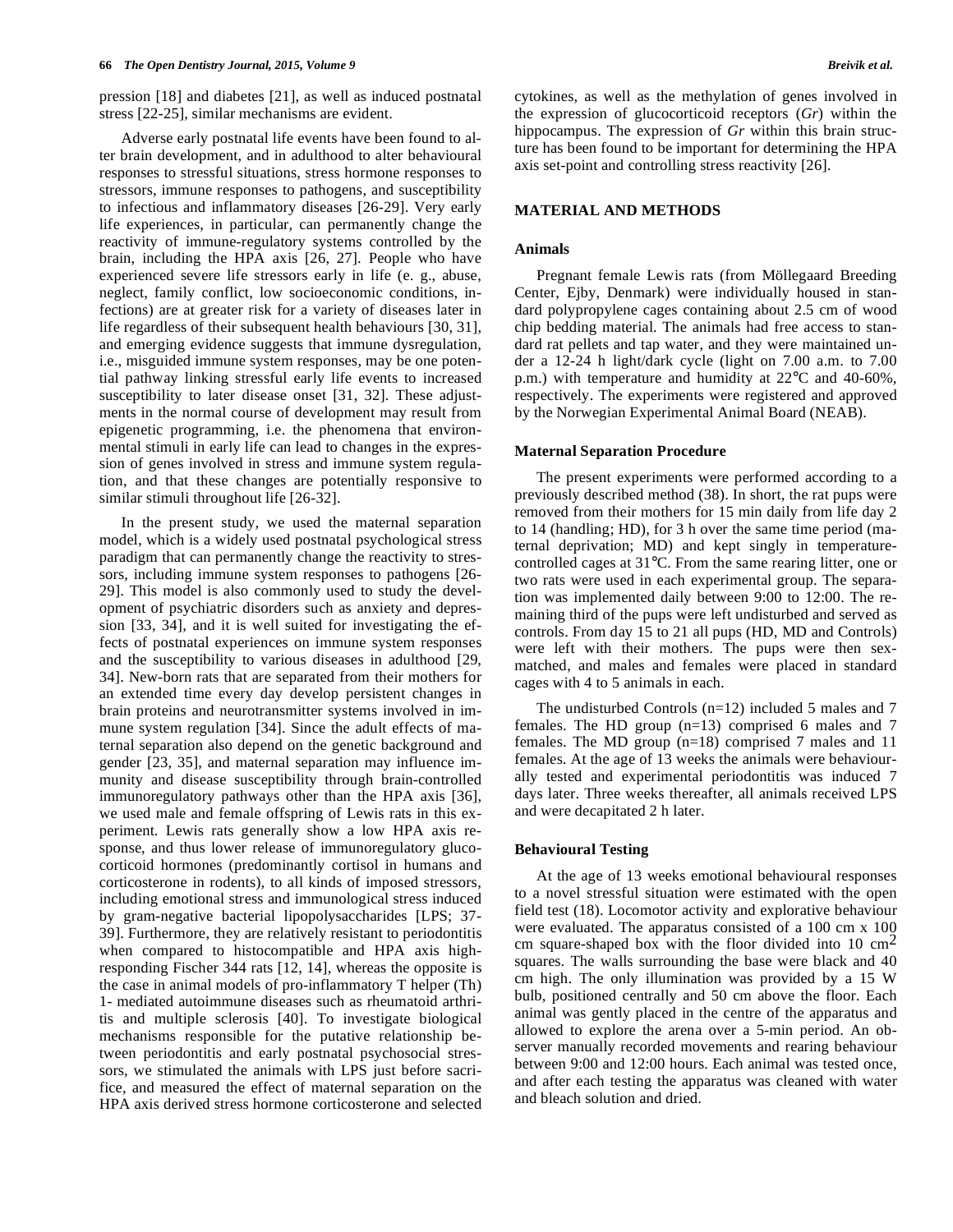#### **The Following Parameters were Registered**

1. Movements across square boundaries. For each animal the number of squares crossed was added up and used as an indicator of locomotor activity in a novel environment. Depending on factors like genetic background, age, sex, type, time and length of maternal separation, maternal care, and type and length of stressors, locomotor activity is a behavioural parameter that has been found to be affected in animals that are postnatally separated from their mothers [41, 42]. Decreased locomotor activity has been described in depressed patients [43], and maternal deprivation has been used as a model for postnatal stress-induced development of adult depression-related behaviour [33, 37]. Low locomotor activity also appears to be a main fear response of animals exposed to novelty [44]. Therefore, the locomotor activity was used as an indicator of maternal deprivation-induced anxiety.

2. Distance moved in the centre of the illuminated open field apparatus, defined as the inner middle of the arena (60 x 60 cm; 360 cm<sup>2</sup>). This test is commonly employed to measure anxiety, and "depressed-like" rats usually spend less time in the illuminated centre of the open field apparatus than their sham-operated controls, and some antidepressants attenuate this effect [44].

3. Vertical activity (rearing). The extent of rearing in a new environment reflects exploratory behaviour. In adolescence, this activity has been found to be significantly decreased in MD rats [41].

### **Experimental Periodontal Disease Model**

Fourteen weeks after birth, the animals were anaesthetised with a subcutaneous injection in the neck with Hypnorm-Dormicum (fentanyl/fluanizone, midazolam), 0.2 ml/100 g body weight. A sterile silk ligature (Ethicon Permahand® seide, Norderstedt, Germany) was tied around the neck of the maxillary right  $2<sup>nd</sup>$  molar tooth. The ligatures were left in the same position during the entire experiment and served as a retention device for oral microorganisms. At the end of the experiment all animals were injected intraperitoneally with LPS, and killed by decapitation. Sacrifice was carried out in the morning between 10.00 and 12.00. Trunk blood samples were collected in chilled heparinised tubes for analysis of serum concentration of corticosterone. The maxillae were excised and fixed in 4% formaldehyde.

#### **LPS Challenge**

To assess whether the treatment regimen had any effects on corticosterone and selective cytokine responses to a pathogen associated molecular pattern (PAMP), the animals were injected with LPS (E.coli serotype 0111:B4, Sigma Chemicals, MO, USA) i.p. (150 microg/kg) 2 h before decapitation. After decapitation, blood samples were collected (6-10 ml from each animal) in vacutainer tubes (10 ml without additives) and allowed to clot on ice for 1 h. Thereafter, the samples were centrifuged for 20 min at 2000 x g. The serum samples were removed, liquated and stored at -20 °C prior to analysis of corticosterone and cytokines.

# Analysis of Serum Corticosterone, TNF- $\alpha$ , IL-10, and **TGF-β**

Serum corticosterone was measured with a radioimmunoassay (RIA) Coat-A-Count kit from Diagnostic Products Corporation, Los Angeles, CA, USA, catalogue Number TKRC1. The limit of detection was 5.7 ng/ml. The antibody is highly specific with the highest cross reactivity with 11 deoxycorticosterone of less than 2%. The serum levels of TNF- $\alpha$ , IL-10, and TGF- $\beta$  were measured by means of enzyme-linked immunosorbant assays (ELISA) kits from R&D Systems, Inc., Minneapolis, MN, USA, with catalogue numbers RAT00 for TNF- $\alpha$ , MB100 for TGF-1 $\beta$ , and R1000 for IL-10, respectively. The minimum detectable level/concentration for TNF- $\alpha$  is less than 12.5 pg/mL, less than  $31.2$  pg/mL for IL-10 and TGF-1 $\beta$ , and less than  $62.5$ pg/mL for IL-6.

### **Radiographic Examination of Periodontal Bone Loss**

The rat maxillary jaws were placed and stabilised with dental wax on a Sidexis digital x-ray sensor, oriented with the axis of the teeth parallel to the sensor surface. The distance between the cemento-enamel junction (CEJ) and the alveolar bone  $(B)$  on mesial and distal surfaces of the  $2<sup>nd</sup>$ molars was displayed digitally. The examination was done blinded. Bone loss as measured with digital X-rays was chosen as an indicator of the severity of periodontitis because our previous studies have shown that this measurement is significantly more reliable than measuring periodontal fibre loss and bone loss on histological sections [12-24].

### **Quantative RT-PCR Assay of mRNA for the Glucocorticoid Receptor Within the Hippocampus**

Genomic DNA and RNA were isolated from hippocampal tissue using the AllPrep® DNA/RNA Mini kit (Qiagen, Venlo, Netherlands) following the manufacturer's instructions. First-strand (cDNA) synthesis was performed in a 40 μl reaction containing 375 mM KCl, 250 mM Tris–HCl,15 mM MgCl2, 10mM dithiothreitol and 500 μM deoxynucleoside triphosphates (dNTPs)at 42 °C for 50 min using 200 U SuperScript II Reverse Transcriptase (Invitrogen) and 2.5 μM dT16 primer.

PCR amplifications of cDNA were performed in 25μl reactions containing 50mM KCl, 20mM Tris–HCl (pH 8.4),  $2mM$  MgCl<sub>2</sub>, 2.5U Platinum Taq DNA polymerase (Invitrogen), 200mM deoxynucleoside triphosphates (dNTP), SYBR Green (Cambrex, Verviers, Belgium) and primers. Thermal cycling, conditions were: 95°C, 2 min; with 45 amplification cycles of 95°C, 20 s; 60°C, 20 s; 72°C, 30 s. All PCR products were separated on a 2% agarose gel and visualized under illumination with SYBR Safe (Invitrogen). Primer sequences used were:  $\beta$ -actin sense:  $5'$ -aga-aga-gct-atg-agctgc-ctg-acg, antisense: 5'-tac-ttg-cgt-cag-gag-gag-caa-tg (1M, 301bp); Total *Gr* sense:5'ctt-agc-tcc-ccc-tgg-tag-agacga, antisense: 5-tgc-tgc-ttg-gaa-tct-gcc-tg (0.5M, 162bp). All primers were synthesised by Eurogentec (Seraing, Belgium). Data was analysed using the  $2^{-ddCt}$  method [45].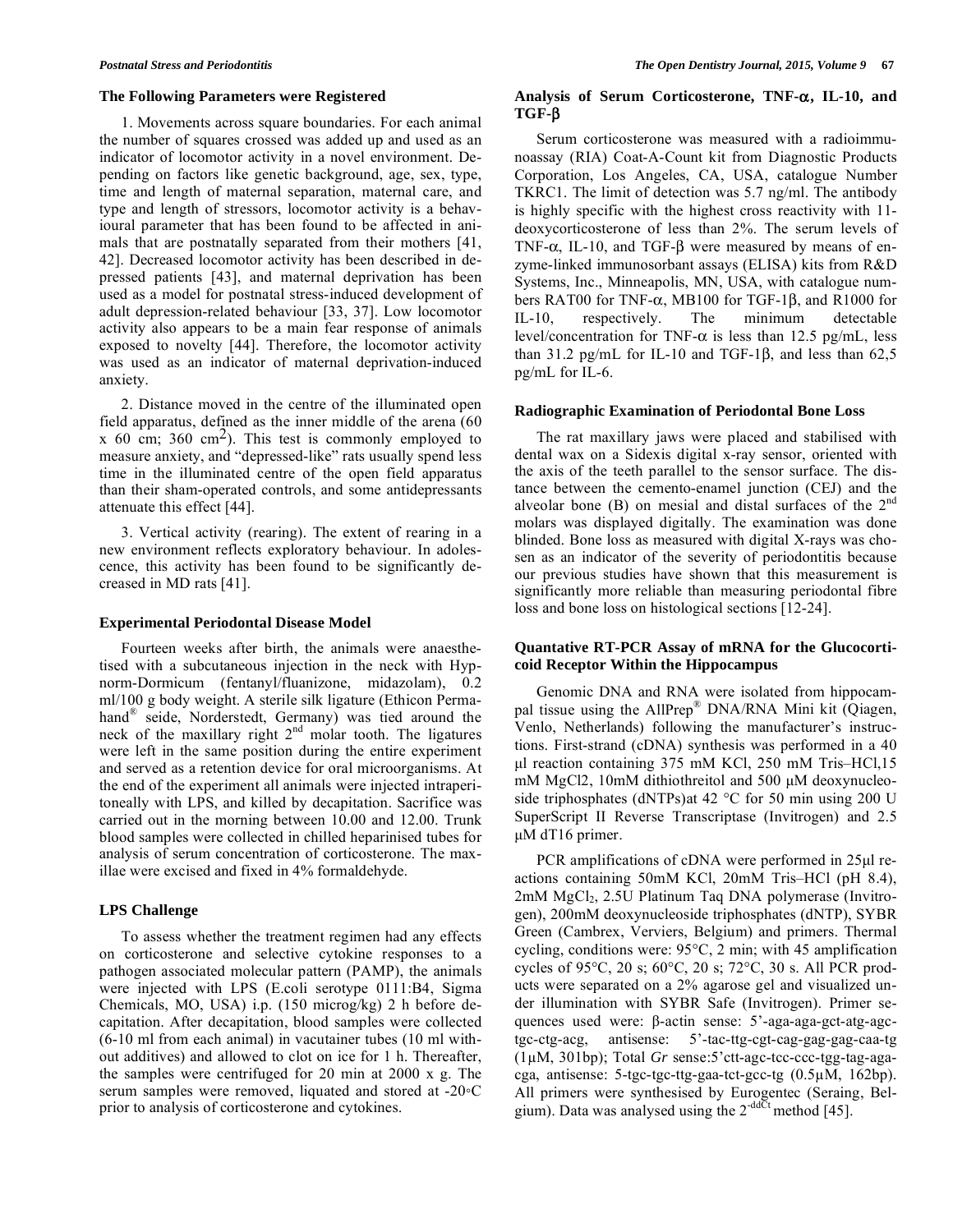

**Fig.** (1). The mean distance from the cemento-enamel junction to the alveolar bone crest in male and female control rats, and male and female maternal deprived (MD) rats as measured on digital radiographs. p < 0.05 between controls and MD rats, in both males and females, demonstrating that rats exposed to long-term separation (360 min) from their mother during the first 14 days of life developed significant more severe periodontitis in adulthood. In contrast, male and female rats exposed to short-term separation from their mother (10 min) during the same time period (handled rats; HD rats) tended to develop less periodontitis (NS).

### **Methylation Analysis**

Genomic DNA was bisulphite modified using the EpiTect kit (Qiagen), promoter  $1<sub>7</sub>$  was amplified, and all amplicons were pyrosequenced using a Pyromark ID with Pyrogold reagents (Biotage) as previously described [46-48]. The bisulphite conversion efficiency was >96% allowing quantitative analysis of DNA methylation patterns in throughout the amplicon.

### **Statistical Methods**

The effects of postnatal separation on behavioural, neuroendocrine, immunological, and clinical responses were assessed with two-way analyses of variance (AVOVA), with treatment (MD, HD, or Controls) and sex as between-group factors. These analyses were followed by post hoc Fisher´s LSD test if appropriate. DNA methylation data were obtained from female rats only. These were analysed with a one-way analysis of variance with treatment (MD, HD, or Controls) as the between group factor. Data are presented as mean  $\pm$  SD. Level of statistical significance was set at  $p < 0.05$ .

# **RESULTS**

### **Effect of Maternal Separation on Body Weight at Disease Induction**

The MD rats displayed lower body weight at disease induction compared with undisturbed controls as well as HD rats. At disease induction, the male controls and male MD animals weighed 309.2  $\pm$  7.1 g and 297.1  $\pm$  8.6 g respectively (p<.05), and the female controls  $197.1 \pm 11.3$  g and female MD rats  $181.9 \pm 8.5$  g respectively (p < 0.01). No significant difference was found between the weight of male HD rats (303.8  $\pm$  9.7 g) or female HD rats (188.4  $\pm$  8.8 g) and their respective undisturbed controls.

### **Effect of Maternal Separation on Periodontal Tissue Destruction**

The animals were sacrificed 21 days after application of the ligature. The severity of periodontitis was evaluated by radiographic measurement of alveolar bone loss, i.e.: the distance between the cemento-enamel junction (CEJ) and the most coronal bone (CEJ-B). The alveolar bone loss in the MD animals was significantly more severe in both males and females compared with the undisturbed controls (Fig. **1**). In male controls the distance between CEJ and CEJ-B was 0.81  $\pm$  0.02 mm, and in male MD rats the same distance was 0.90  $\pm$  0.07 mm ( $p < 0.05$ ; Fig. 1). In female controls this distance was  $0.77 \pm 0.06$  mm, and  $0.85 \pm 0.07$  mm in female MD rats  $(p < 0.01)$ .

In contrast to MD rats, HD rats did not differ from controls with respect to alveolar bone loss in either males (0.75  $\pm$  0.06 mm) or females (0.75  $\pm$  0.03 mm).. When MD rats and HD rats were compared, the p-value was less than 0.01 in both males and females, with HD rats showing less bone loss than MD rats.

## **Effect of Maternal Separation on Cytokine Serum Levels to LPS Challenge**

Overall, serum TGF-1 $\beta$  levels were higher in males than in females rats,  $p < 0.05$ . The MD rats had significantly lower serum TGF-1 $\beta$  levels 2 h after LPS stimulation com-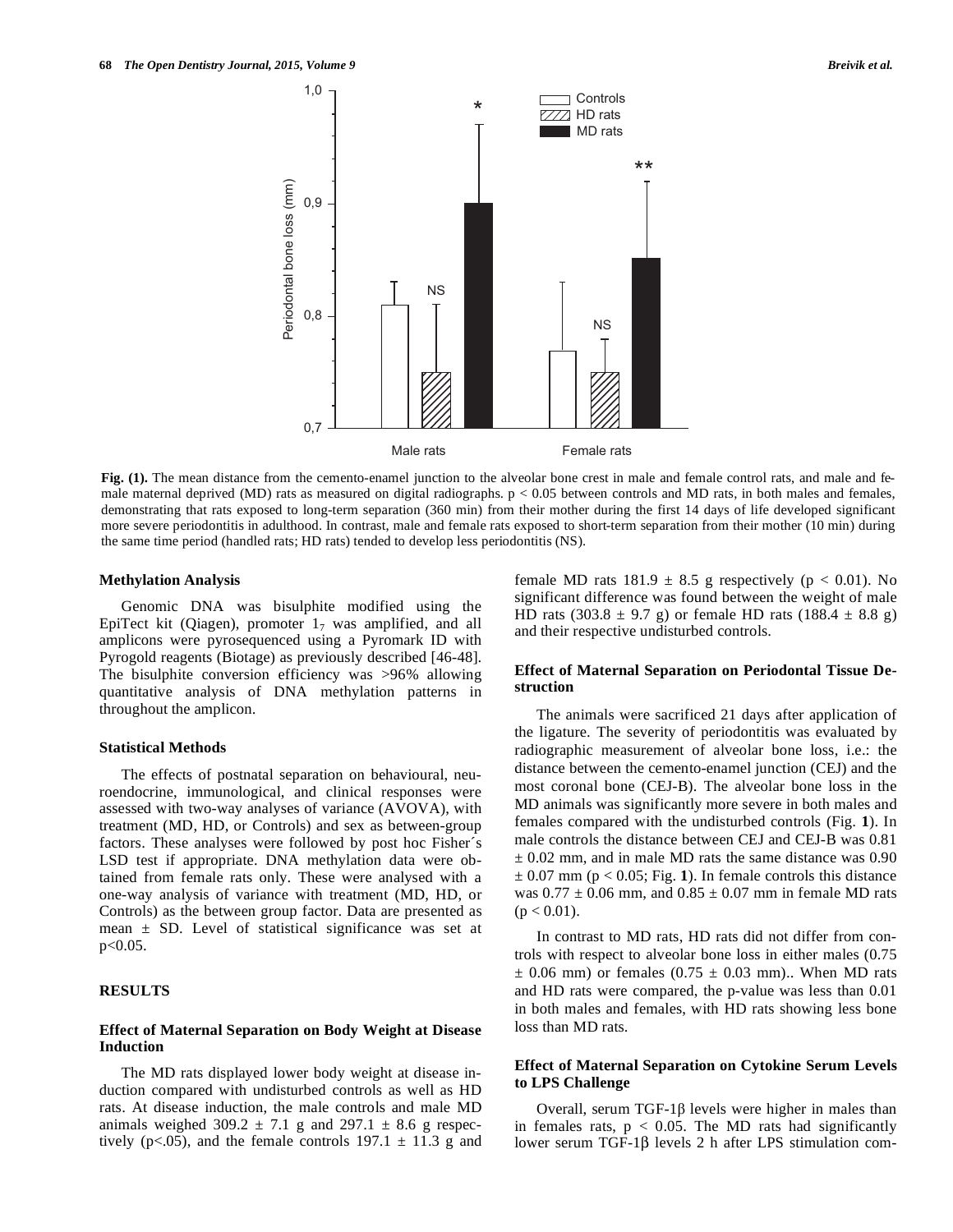

**Fig. (2).** Levels of transforming growth factor (TGF)-1beta in serum 2 h after intraperitoneal injection of LPS (150 microg/kg) in male and female control rats, handled (HD) rats, and maternal deprived (MD) rats. p < 0.05 between controls and HD rats as well as MD rats in both males and females.

pared with controls in both males and females (Fig. **2**). In MD male rats the serum TGF-1 $\beta$  levels were 56.3  $\pm$  3.3 pg/ml versus  $63.2 \pm 7.0$  pg/ml in male controls ( $p < 0.05$ ), while the values for female rats were  $51.0 \pm 5.2$  pg/ml versus  $57.9 \pm 7.1$  pg/ml (p < 0.05).

Also male and female HD rats had lower  $TGF-1\beta$  levels than the undisturbed control animals. In HD male rats the serum TGF-1 $\beta$  levels were 55.2  $\pm$  3.7 pg/ml versus 63.2  $\pm$ 7.0 pg/ml in male controls ( $p < 0.05$ ). The values for female rats were 48.5  $\pm$  4.8 pg/ml versus 57.9  $\pm$  7.1 pg/ml (p < 0.05). The TGF-1 $\beta$  levels in MD and HD rats were not significantly different, either in males or females.

Compared with controls, there was also a tendency to lower IL-10 serum levels in both male and female MD rats, but the difference was not statistically different, neither were the serum levels of TNF- $\alpha$  (data not shown).

## **Effects of Maternal Separation on Corticosterone Plasma Levels after LPS Challenge**

The serum corticosterone levels 2 h after LPS injection did not differ between male MD rats  $(1234.4 \pm 101.1 \text{ nmol/l})$ and male undisturbed controls  $(1057.2 \pm 389.4 \text{ nmol/l})$ . Neither in females was there any significant difference between the MD and control groups:  $2007.1 \pm 147.5$  nmol/l in MD rats versus  $1999.7 \pm 183.0$  nmol/l in controls. When females and males were compared, the serum corticosterone levels were significantly higher in females in both MD and control rats ( $p < 0.001$ ).

 Male and female HD rats did not differ from undisturbed controls after LPS stimulation. In male HD rats the serum levels were 1229.0  $\pm$  88.7 nm/litre versus 1057.2  $\pm$  389.4 nm/litre in male controls, while the values for female rats were  $1927.9 \pm 180$  nm/litre versus  $1999.7 \pm 183.0$ nm/litre in female controls. Serum corticosterone levels in HD rats were significantly higher in females than in males (p  $< 0.001$ ; data not shown).

#### **Effects of Maternal Separation on Open Field Behaviour**

In keeping with the findings from other studies (30, 31), MD rats were less active in a new environment (the open field apparatus) than the controls, although this difference failed to reach statistical significance in males. Mean distance travelled was  $1128.6 \pm 464.5$  cm for male MDs, and  $1620.0 \pm 130.4$  cm for male controls ( $p = 0.1$ ; Fig. 3A). In females the same distance was  $1645.5 \pm 508.6$  cm, and  $2592.9 \pm 493.8$  cm for controls ( $p = 0.001$ ; Fig. **3A**). In addition, male rats were significantly less active than female rats, both in the MD ( $p < 0.05$ ), and control group ( $p < 0.01$ ).

 Also HD rats moved less than controls in the open field apparatus, but again this difference was significant in females only. Mean distance travelled was  $1166.7 \pm 592.2$ cm for male HD rats, and  $1620.0 \pm 130.4$  cm for male controls. In females the same distance was  $1500.0 \pm 624.5$  cm, and  $2592.9 \pm 493.8$  cm for controls ( $p = 0.001$ ; Fig. **3A**).

As demonstrated in other studies (40, 42), MD rats moved less than controls in the illuminated anxiety-related centre field of the open field apparatus, but in the present experiment the difference was significant in females only. Mean distance travelled in the centre field was  $44.3 \pm 21.5$ cm for male MD rats, and  $66.0 \pm 48.3$  cm for male controls. In females the same distance was  $68.2 \pm 45.6$  cm for MD rats, and  $145.7 \pm 77.2$  cm for female controls ( $p < 0.01$ ;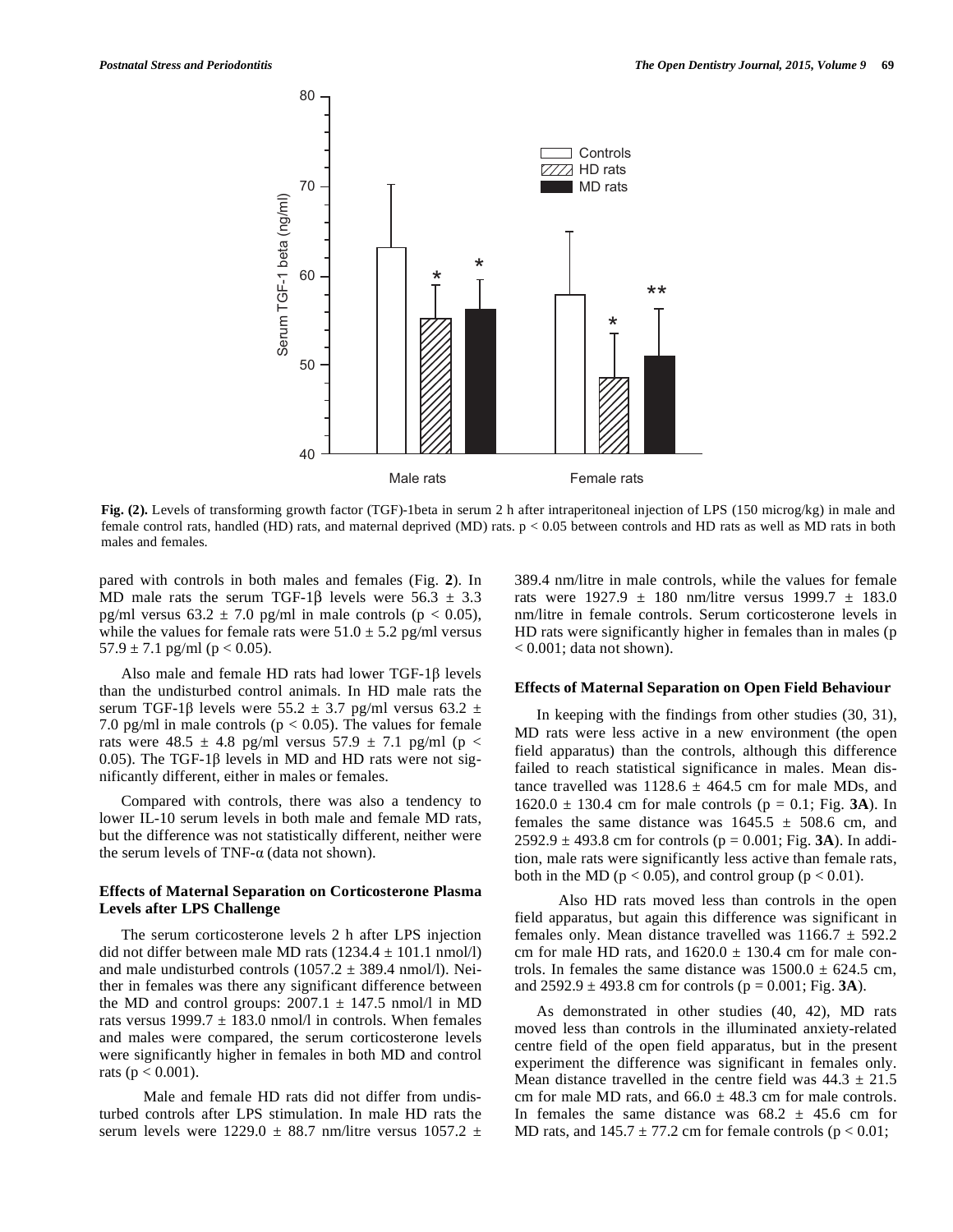

Contd. Fig. (**3**)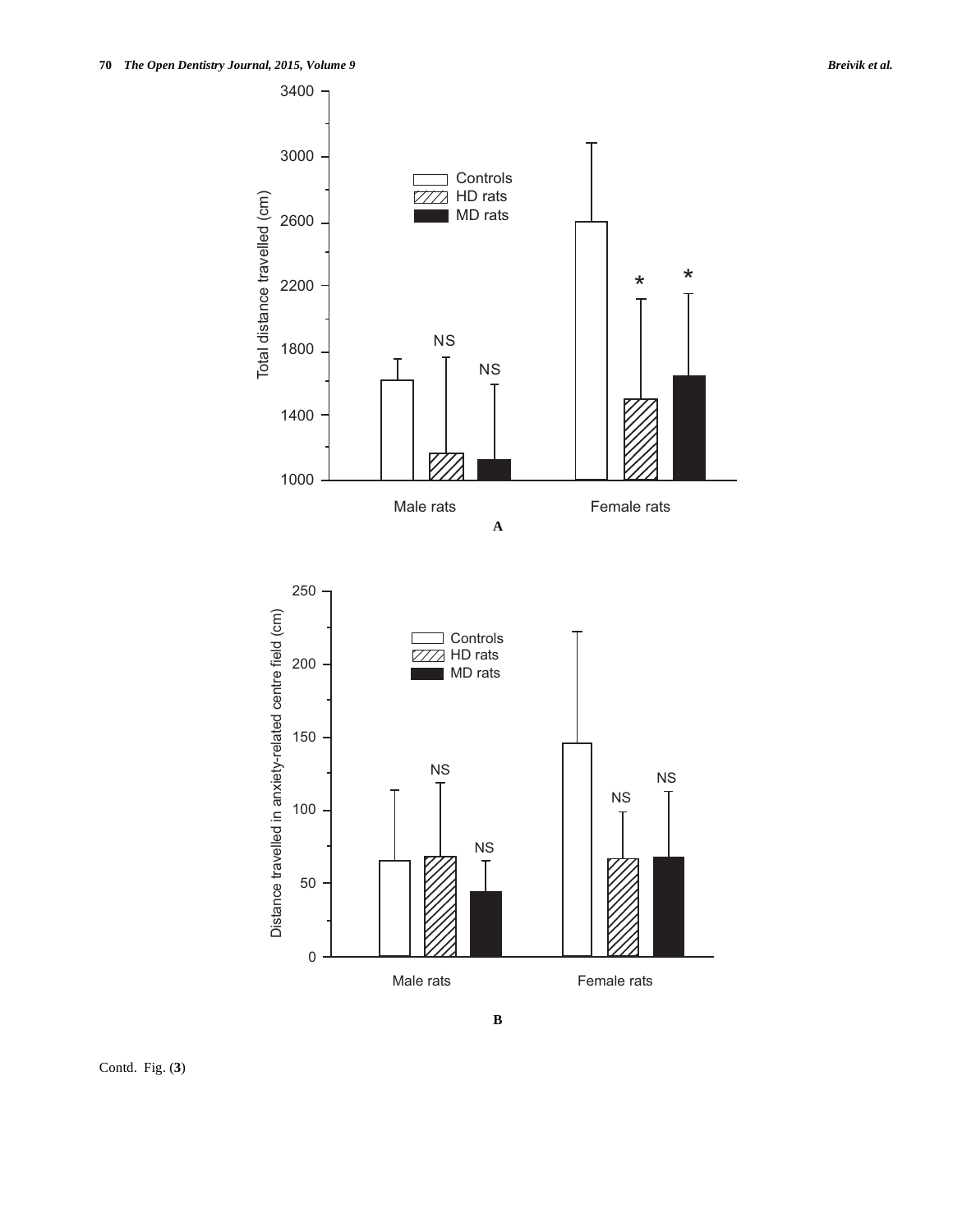

**Fig. (3).** A,B,C. Analysis of emotionality- and anxiety-related behaviour in the open field test of male and female control rats, handled (HD) rats, and maternal deprived (MD) rats. (**A**) Female and male HD and MD rats demonstrated decreased locomotor activity compared to control rats in the novel environment, but the difference was significant in females, only  $(p = 0.001)$ . **(B)** Female and male MD rats as well female HD rats tended to spent less time in in the illuminated anxiety-related centre field of the open field apparatus (NS). (**C**) HD and MD rats reared less than controls, but this behavioural effects was significant in females, only  $(p < 0.001)$ .

Fig. **3B**). Male controls moved less in the centre field of the open field apparatus than female controls  $(p<.0.01)$ .

Male HD rats showed no difference in distance moved in the illuminated anxiety-related centre field of the open field apparatus compared to male controls. The distance was 68.3  $\pm$  50.4 cm for male HD rats, and 66.0  $\pm$  48.3 cm for male controls. In contrast, female HD rats moved less than female control rats. The distance was  $67.1 \pm 32.0$  cm for female HD rats, and  $145.7 \pm 77.2$  cm for female controls ( $p < 0.01$ ). There was no significant difference between male and female HD rats.

Also the reported general decrease of explorative behaviour in MD rats, as measured by reduced rearing (39), was supported in this experiment, but the difference was significant in females only. In male MD rats the rearing activity was  $12.3 \pm 6.7$  versus  $16.8 \pm 6.2$  in male controls (NS), and in females MD rats  $14.5 \pm 2.9$  versus  $20.3 \pm 2.3$  in female controls ( $p < 0.05$ ).

Male and female HD rats showed less explorative behaviour as demonstrated with their rearing activity in this experiment. The rearing activity in male HD rats was  $10.2 \pm$ 5.0 versus  $16.8 \pm 6.2$  in male controls ( $p < 0.05$ ), and in female HD rats  $13.6 \pm 4.3$  versus  $20.3 \pm 2.3$  in female controls  $(p < 0.01)$ . There were no differences between male HD and female HD rats.

# **Effects of Maternal Separation on Hippocampal DNA Methylation of Exon 17** *Gr* **Promotor Region and** *Gr*  **Expression**

Methylation data were obtained from female rats; 6 HD rats, 8 MD rats and 7 Controls (Fig **4**). Pyrosequencing was performed on the hippocampal  $Gr 1<sub>7</sub>$  promoter. Analysis of the individual CpGs showed that HD rats showed significantly higher levels of methylation than MD rats ( $p < 0.05$ ) only for CpG11, and a trend for higher levels of methylation than Controls ( $p = 0.06$ ). Analysis of variance of total methylation over all CpGs (Fig. **5A**) showed that HD rats had higher total methylation than Controls ( $p = 0.05$ ). MD animals did not differ significantly from either HD rats or Controls. *Gr* expression data were obtained from female rats (7 HD rats, 8 MD rats and 7 Controls rats; Fig. **5B**). MD animals had higher *Gr* expression than both Control rats  $(p < 0.05)$  and HD rats  $(p = 0.001)$ .

After examining the group differences in individual and sum methylation levels we aggregated the data from the three groups and investigated the link between CpG proximity and methylation levels. Pairwise Pearson correlations were calculated between the modification levels of the 8 promoter 17 CpG sites (Fig. **5D**). The individual CpG dinucleotide showed very strong correlations in their CpG methylation levels, particularly between all pairwise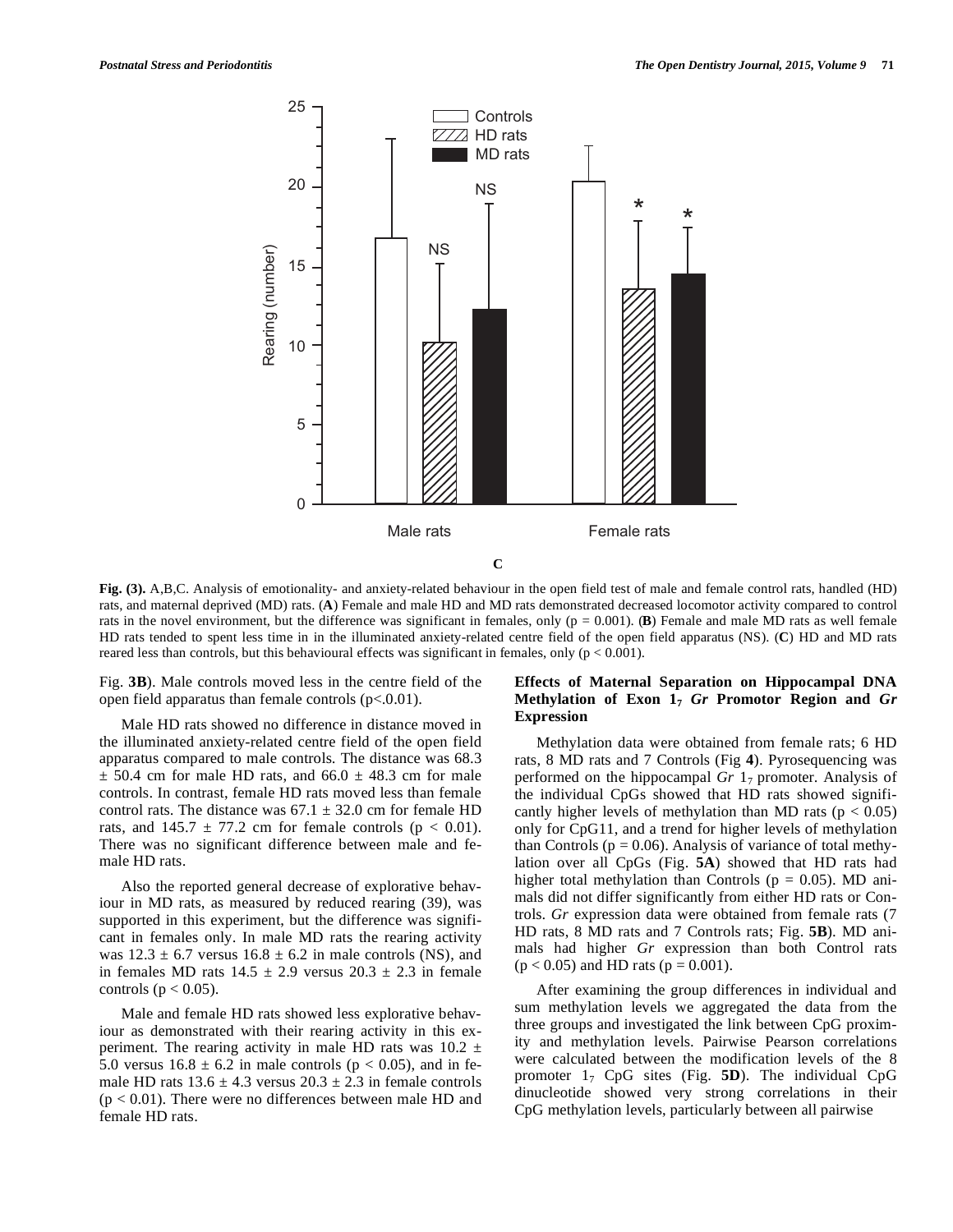

**Fig. (4).** (A) Schematic representation of the Gr gene structure covering exons  $1<sub>1</sub>$  to  $1<sub>11</sub>$  and the sequence of the  $1<sub>7</sub>$  promoter including the CpGs 10-17 analysed. (**B**) Pyrosequencing analysis of the promoter 17 CpG dinucleotides from control, handled (HD), and maternally deprived (MD) rats. \*  $p < 0.05$ ,  $\dagger$  p<0.1. Data are mean +/-SD.

combinations of CpGs 11, 13, 15 and 16, and individually with the sum methylation levels, suggesting that these CpG dinucleotides are co-regulated. Across all three groups, *Gr* expression correlated negatively with total methylation,  $r = -0.48$ ,  $p = 0.028$  (Fig. 5C), with methylation at CpG11  $(r = -0.58, p = 0.006)$ , and with methylation at CpG16  $(r = -0.47, p = 0.031).$ 

### **DISCUSSION**

Previously, we have demonstrated that exposure of rat pups to various very early life stressors profoundly alters the susceptibility/resistance to periodontitis in adulthood [21- 24]. These experiments included postnatal over-stimulation of the glutaminergic system [21], postnatal exposure to gram-negative bacterial LPS [22], cross-fostering (where rat pups from mothers that were selected as genetically stress high responders were raised by genetically stress low

responding mothers [23]), and postnatal administration of the synthetic stress hormone and *Gr* agonist dexamathasone [24].

In the present study, we have extended our findings by using a maternal separation model that is known to permanently change an individual's reactivity to stressors and various diseases later in life [26]. First, we compared the severity of ligature-induced periodontitis in adult periodontitis resistant Lewis rats that as new-born were daily long term (3 h) separated from their mothers from life day 2 to 14 (maternal deprivation; MD) with rats that were separated for 15 min daily over the same time period (handling; HD), or left undisturbed by their mothers (Controls). We also compared behaviour during a stressful situation (the open field test), as well as selected immune and stress responses to systemic gram-negative bacterial LPS stimulation. Immune responses were compared by measuring the serum levels of the proinflammatory cytokines  $TNF-\alpha$  and the anti-inflammatory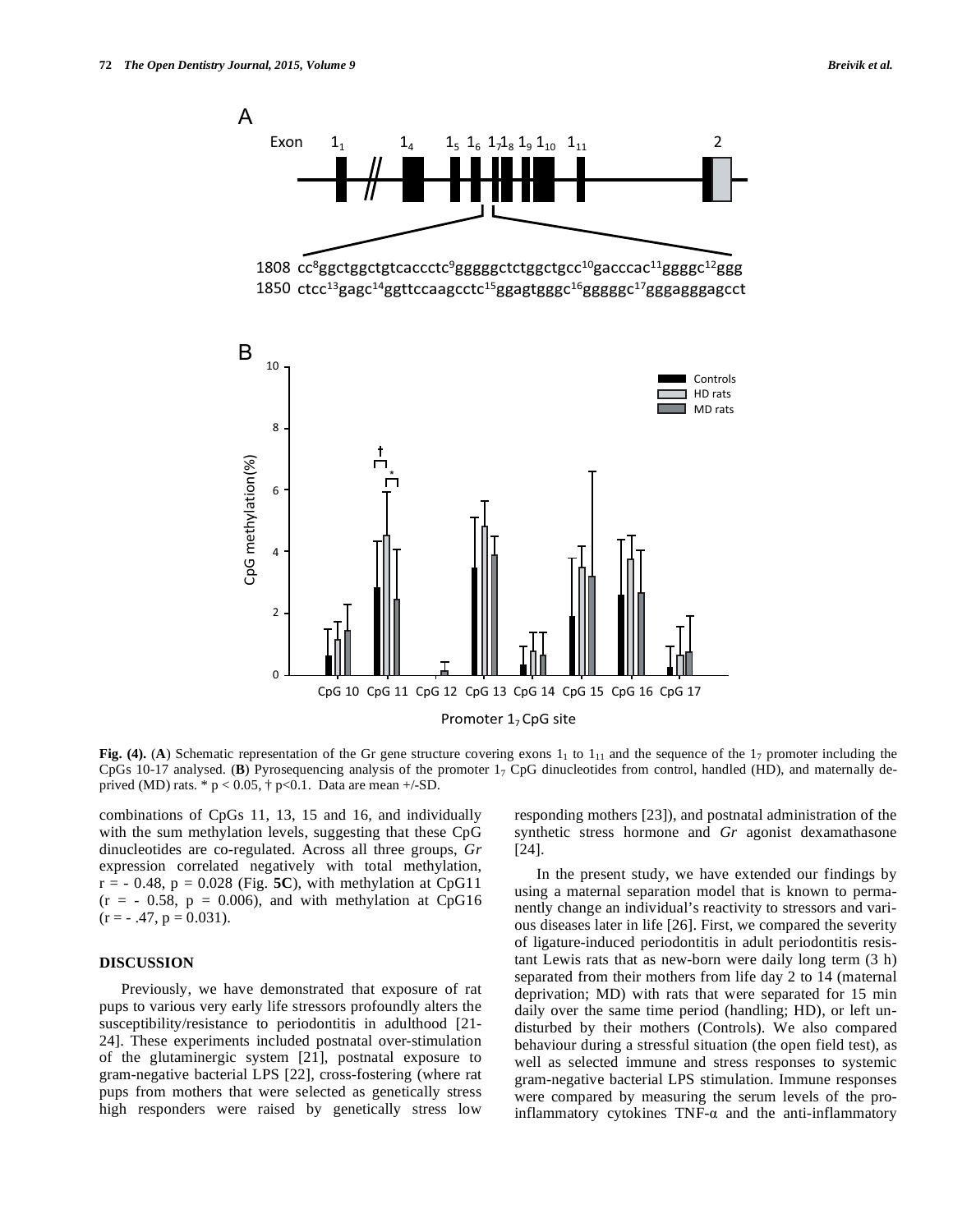

**Fig. (5).** Sum methylation levels throughout the Gr 1<sub>7</sub> promoter (A), the relative expression of total Gr levels (B) and the correlation of promoter  $1<sub>7</sub>$  sum methylation and total Gr transcript levels (C) in the hippocampus after exposure to control, handling (HD) or maternal deprivation (MD) conditions. (D) Pearson correlation heatmap for individual CpGs in the hippocampus and the sum methylation level throughout the Gr 1<sub>7</sub> promoter. Pearson correlation coefficients are expressed by colour (0 (blue) to 1 (yellow)) as *per* scale. § p=0.06, \* p < 0.05, † p<0.01, ‡ p<0.001. Panels A and B are mean +/-SD.

cytokines IL-10 and TGF-1 $\beta$ . The stress responses were compared by measuring the serum levels of corticosterone, which is an end-effector hormone, and an index of the HPA axis response. In addition, we compared the expression of hippocampal *Gr* expression, and methylation of genes involved in hippocampal *Gr* expression, which is known to be an integral part of the regulatory mechanism controlling stress and HPA axis reactivity [47].

A key finding in the present study is that adult MD rats developed significantly more severe experimental periodontitis than HD and undisturbed Control rats in both males and females. Male and female MD rats also gained less weight and female MD rats displayed increased emotionality and anxiety-related behaviour to novelty. Short-term (15 min) daily postnatal separation (HD) had more limited effects. In HD rats, the severity of periodontitis was unaffected, as was weight gain, and only emotionality and anxiety-related behaviour to novelty was significantly altered. In male and female MD rats, as well as male and female HD rats, LPS provoked significantly lower increase in circulating levels of the T-regulatory cytokine  $TGF-1\beta$ , but LPS did not induce significant differences in other systemic cytokines measured (TNF- $\alpha$  and IL-10), or the HPA axis derived stress hormone corticosterone. In addition, our data showed that MD rats had higher *Gr* expression in the hippocampus compared to both HD and Control rats, while HD rats had a higher degree of methylation at CpG11.

The results are in line with reports from other recent investigations. For example, Milde et al. showed that MD enhanced the susceptibility to adult experimentally-induced ulcerative colitis in male Wistar rats when exposed to uncontrollable foot shock stress [49], while Vig et. al. found altered numbers of inflammatory cells and cytokine levels in an experimental model of airway inflammation in mice [50]. In a female rat model of nematode *Nippostrongylus brasilensis* infection, MD increased the number of jejunal adult worms and faecal eggs and larvae output [51]. In a murine model of influenza A/PR8 virus infection, MD altered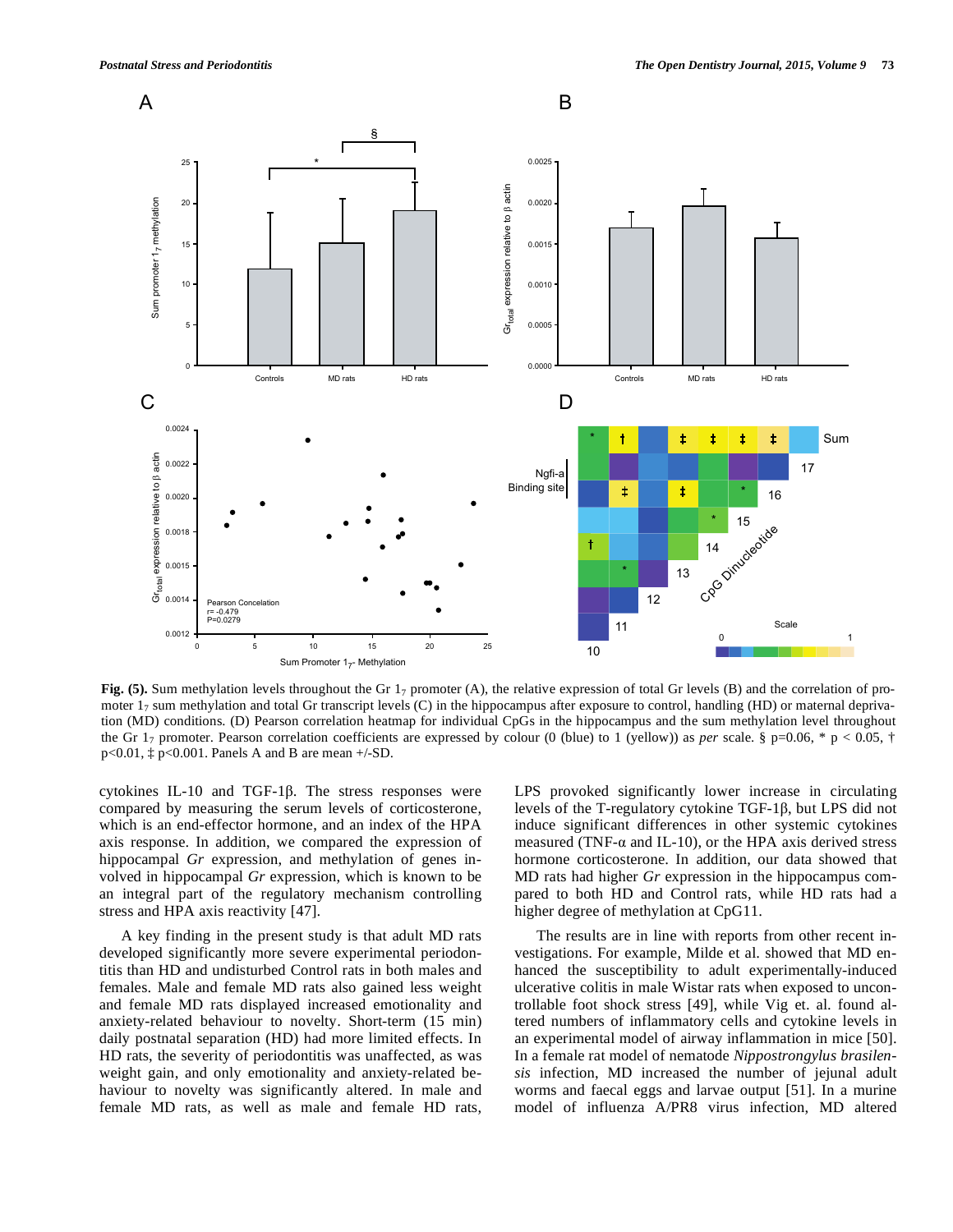several cytokine responses and host resistance throughout life [52].

The altered behavioural responses to stress are likewise consistent with studies from other investigators. For example, MD rats exhibit more anxiety-like behaviour and less exploratory responses in adulthood, while HD causes increased anxiolytic-like behaviour and increased exploratory responses in both Lewis and Fischer 344 rats [53]. Moreover, when exposed to maternal deprivation, adult Lewis rats have decreased anxiety-like behaviour compared to F344 rats. In addition, females of both strains exhibit more anxiety-like behaviour than males (53). It is well documented that maternal deprivation and handling differently alter behavioural and neuroendocrine responses to various challenges in adulthood, and that these effects are highly determined by genetic background as well as gender [24, 35, 53]. As demonstrated in this experiment, MD rats also often exhibit reduced weight gain in both males and females [54]. Interestingly, people born with a low birth weight are at increased risk of chronic adult diseases, including coronary heart disease, type 2 diabetes, cognitive decline and depression, and prenatal stressors have significant impact on birth weight, anxiety, and depression of the offspring [55-57]. Furthermore, there is evidence suggesting that early life programming of stress reactivity, including HPA axis and autonomic nervous system reactivity, are among the likely mechanism that link low birth weight and late onset diseases [56].

Immune function parameters are modified in depressed humans [58], including altered cytokine levels in gingival cervicular fluid [59]. In the present study, we found that "depressed" MD rats released significantly lower amounts of the T-regulatory cytokine TGF-1 $\beta$  in response to LPS stimulation. Interestingly, a recent study has shown a significant negative correlation between systemic TFG-1 $\beta$  and depressive mood in humans [58], and reduced T-regulatory reactivity may play an important role in depression [60]. Moreover, we have found that vaccination with heat-killed *Mycobacterim vaccae*, which is a potent T-regulatory cytokine inducer, was protective in experimental periodontitis [8, 9]. Thus, the present data support the suggestion that adaptive immunity plays a protective role in periodontitis, and that decreased T-regulatory activity and weaker TFG-1 $\beta$  response may play a role in depression and periodontitis.

The relationship between depressive mood and periodontitis has been confirmed by earlier animal experiments [18], and humans with severe depression have been found to show significantly more severe periodontitis [61]. In addition, we have found that manipulation of the neurotransmitter systems involved in anxiety, depression, and immune system regulation in rats, significantly influenced the development and severity of periodontitis [13, 15, 16-19, 21, 24]. Moreover, enhanced susceptibility to experimental periodontitis in a rat model of depression could be abolished with pretreatment with the antidepressant drug tianeptine [18]. The antidepressant treatment also normalised behavioural responses, as well as the reduction of  $TNF-\alpha$  cytokine response to LPS stimulation [18].

Maternal separation also has differential effects on adult stress coping behaviours, which in turn are dependent on the genetic background [62]. Interestingly, we and others have shown that humans with a poorly developed coping style, which usually results in increased vulnerability to stressrelated diseases, are significantly more susceptible to periodontitis than those with a an active coping style in response to stress [63, 64]. These findings support recent studies demonstrating relationships between different coping strategies for social stress, neuroendocrine and immune activity and susceptibility to infectious diseases [65].

The MD model in rats, as used in this experiment, is a well-established model for postnatal stress-induced development of adult anxiety and depression-related behaviour [66]. It has been found to produce anxiety and depressionlike behaviour in rat mothers, and the depression-induced reduction in maternal behaviour may account for depressionlike behaviour found in the offspring [67, 68]. In humans, early life adverse events are known to be major risk factors for developing severe anxiety and major depressive disorders in adult life [69]. Moreover, chronic HPA axis hyper-activity is considered to be a consistent biological finding in major depression, and it is looked upon as one of the major pathophysiological mechanism leading to this disorder, and not a consequence of depression [70].

Earlier experiments have revealed that chronic HPA axis hyper-reactivity, whether genetically determined or environmentally induced, including experimental depression and diabetes, is associated with increased susceptibility to periodontitis [8-14, 18, 21]. Hyper-reactivity of the HPA axis is a typical feature of MD in rodents [37, 43]. HPA axis hyperreactivity is also a typical feature in humans with major depression of the melancholic type [66, 70], and is also associated with increased susceptibility to periodontitis in rats [12- 14, 18]. The HPA axis is a major brain-controlled immunoregulatory system, which regulates immune system responses mainly by the release of endogenous glucocorticoid hormones [71]. These hormones act via binding to two types of intracellular receptors, i.e., the mineralocorticoid receptor (*Mr*), and the *Gr*. It has been shown that during low basal glucocorticoid levels *Mr* are occupied, while *Grs* are activated additionally when glucocorticoid hormone levels are high, such as during emotional stressful conditions and infections [72]. Upon binding of the glucocorticoid hormones to these receptors, the hormone-receptor complex translocates to the nucleus where it acts as a transcription factor regulating the activity of genes, including those involved in the production and release of immune mediators, including cytokines [59]. Therefore, changes in the regulation of the HPA axis response to a bacterial challenge are likely to result in alterations in immune system responses and subsequent host susceptibility to infectious and inflammatory diseases, including periodontitis. However, in the present experiments with Lewis rats, there was no increase in HPA axis reactivity in the MD rats to an *in vivo* challenge with LPS, as measured by circulating levels of corticosterone, although we found a clear effect of MD on anxiety and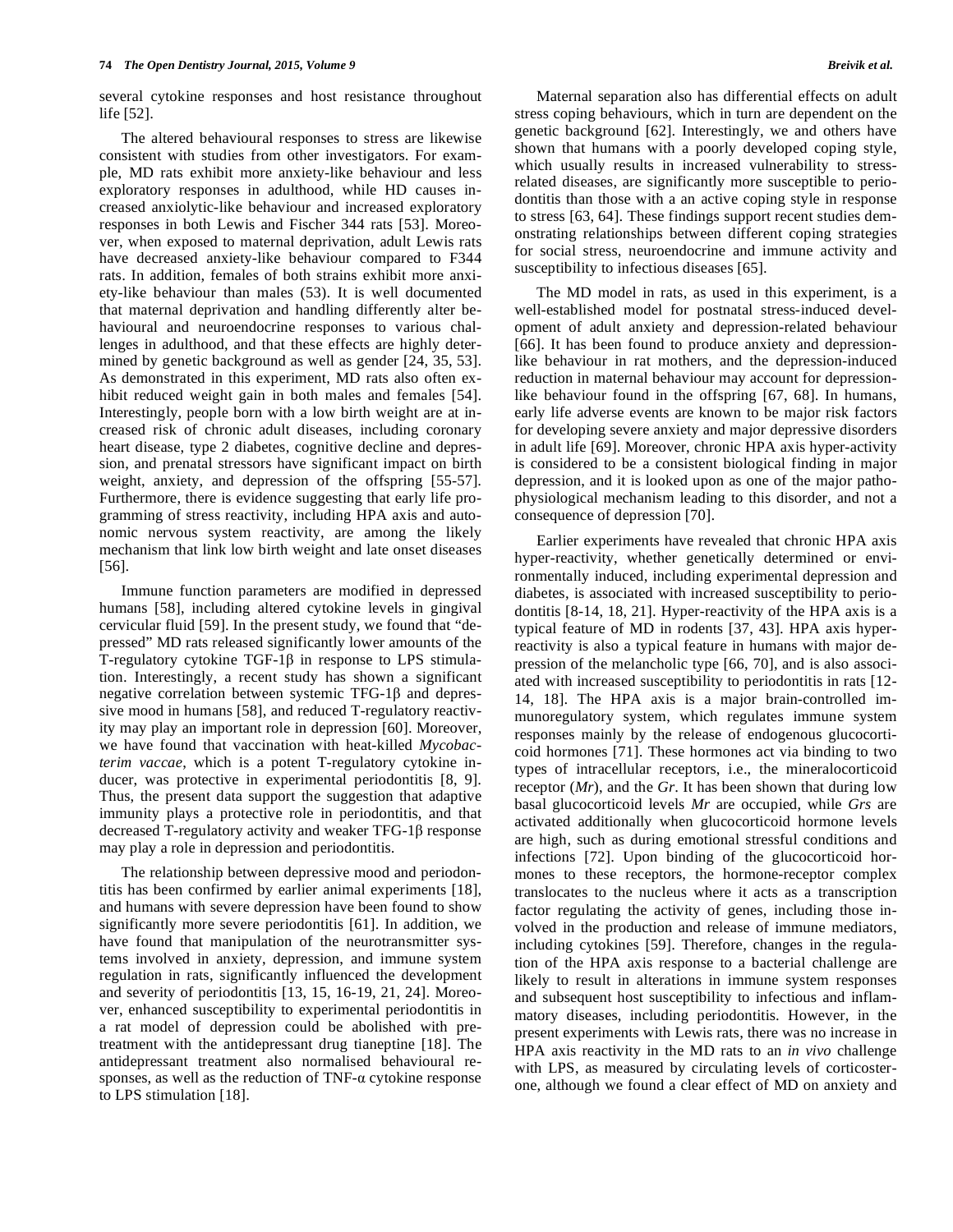depression-like behaviour as well as ligature-induced periodontitis. This may suggest that the alterations in immune responses and disease susceptibility may not be mediated by higher circulating glucocorticoid hormone levels *per se.*

Immune system responses are, however, not only controlled by the concentrations of glucocorticoids hormones, but also the sensitivity of glucocorticoid receptors is a major factor in determining the final immune response [73]. For example, in traumatised veterans with post-traumatic stress disorder, a state associated with HPA axis hypo-responsiveness, which is also a typical feature in Lewis rats, no significant differences in plasma cortisol levels were found, but these people showed lower leukocyte glucocorticosteroid receptor density and alteration in immune system responses compared to healthy controls [74]. It is also possible that other overarching immunoregulatory mechanisms than the HPA axis are involved. Thus, although HPA axis activation regulates immune and inflammatory responses by releasing glucocorticoid hormones, and maternal deprivation is associated with increased HPA activity axis and altered immune responses, HPA axis hyper-reactivity is not necessarily the major determinant factor inducing altered immunity and susceptibility to periodontitis in this experiment with stress and HPA axis low responding Lewis rats. Other tentative explanations include MD-induced alterations of the reactivity of the sympathetic, parasympathetic and sensory peptidergic nervous systems, which are all found to be altered by maternal deprivation [55, 75-77], and which reactivity we have found to play a significant role in the susceptibility/resistance to periodontitis [15, 17, 19].

The reactivity of the stress response system, which includes the HPA axis and the sympathetic nervous systems, is highly determined by the *Gr* level within the brain, including the hippocampus [72]. When increased amounts of glucocorticoids are released from the cortex of the adrenal glands during a stressful situation, some of these hormones rapidly enter the brain via the general blood stream where they bind to *Mr* and *Gr*, and by so doing, the further release of glucocortiocoids is down-regulated via negative feedback regulation [72]. It has been found that high expression or levels of hippocampal *Gr* are associated with strong negative feedback regulation and subsequent weak HPA axis reactivity to various stressors, whereas low *Gr* levels are associated with the opposite effect, i.e., weak negative feedback regulation and subsequent HPA axis hyper-reactivity [72]. Thus, the amount of *Gr* within the brain, and particularly the hippocampus, seems to be one of the main determinants of HPA axis reactivity, and thus disease susceptibility [72]. Such a relationship has also been found in our earlier periodontitis experiments in rats [18].

One of the ways by which environmental stress like maternal separation may change the *Gr* expression and thus the HPA axis reactivity and susceptibility to diseases is by DNA methylation, which inhibits transcriptional regulation of genes [47]. Actually, DNA methylation may represent an important link between very early stress, brain *Gr* expression, stress reactivity, immune system regulation, and susceptibility/resistance to diseases [47]. The present study confirmed that there is a direct link between the methylation of the *Gr* promoter 17 and total *Gr* transcript levels. *Gr* transcripts have previously been correlated with the sum of methylation throughout the  $1<sub>7</sub>$  promoter, but not with single CpG dinucleotides [78, 79]. Here, both CpG 11 and 16 as well as the total methylation level correlated negatively with Gr transcript levels. However, the strong proximity based link in methylation levels, particularly between CpGs 11, 13, 15, 16 suggests that expression of the *Gr* is controlled by the overall methylation level, rather than any one particular CpG dinucleotide, as we have previously suggested [78].

Maternal deprivation did not, however, have the anticipated effect on DNA methylation levels at the group level. Elevated Gr transcript levels in the MD group were not accompanied by lower methylation levels, but methylation levels remained comparable to control animals. However, the limited statistical power of the study may have masked the link between methylation and expression at the group level that was seen on the aggregated data. Interestingly, we are not the only ones to fail to find effects of 3 hours maternal separation on methylation of  $1<sub>7</sub>$  CpG sites [80].

Based on this and previous findings, we suggest that the augmented colonisation of periodontopathogens, which are regarded as initiating agents of periodontitis [1], may be a result of a dysregulated or misguided brain–neuroendocrineimmune balance. The reduced ability of adaptive immunity to respond optimally thus impedes clearance of pathogens. Chronic over-activity of the innate immune system, which may be responsible for tissue destruction [2], we have suggested to be a compensatory response that protects the gingival connective tissues from being infected by these pathogens. Accordingly, we have hypothesized that periodontitis is the result of a hidden benefit that protects against infection in individuals with reduced ability to respond with an optimal adaptive immune response to pathogens [2, 19].

### **CONCLUSION**

The present study shows that a very early maternal separation procedure had a significant impact on the *Gr* expression in the hippocampus, behavioural responses to novelty, systemic immune system responses to an immunological challenge, and the severity of experimental periodontitis in rats, although it did not produce the anticipated changes in *Gr* methylation. The study expands previous findings by investigating maternal separation as a stressor in stress lowresponding and periodontitis resistant Lewis rats. As discussed above, there are several biological mechanisms that can explain our findings. The findings may also help to understand how psychological factors may contribute to individual differences in the susceptibility/resistance to periodontitis. With the reservation that results from animal studies never can be directly transferred to humans, the results from this study may be considered to have clinical relevance in humans. First, they prompt close consideration of the relationship between postnatal adversity, depression, and disease severity in patients with periodontitis. Second, apart from the present restricted procedures for treating periodontitis,,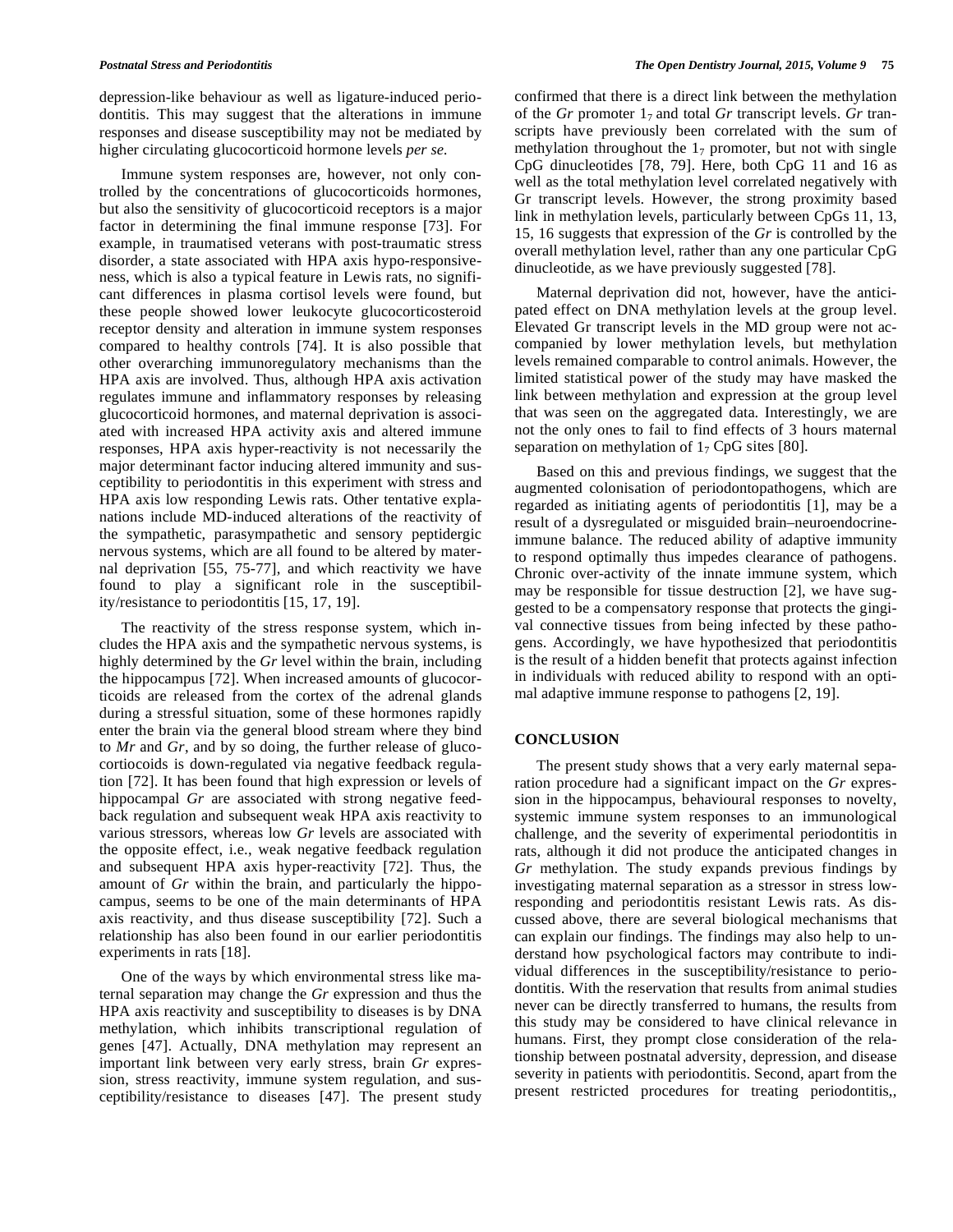patients may in the future be offered treatments capable of normalising misguided brain-neuroendocrine-immune regulatory pathways, including those induced by very early adverse life stress and predisposing for major depression in later life.

### **CONFLICT OF INTEREST**

The authors report no financial relationship related to any products involved in this study and declare that no funding has been available other than from the Norwegian Defence Research Establishment, Division of Protection, Kjeller, Norway.

## **ACKNOWLEDGEMENTS**

We are grateful to the Norwegian Defence Research Establishment, Division of Protection, Kjeller, Norway for supporting this work. The authors thank Laila Drogseth and Ingjerd Thrane at the same institute for their skilful technical assistance and help with cytokine and corticosterone analysis. We would also like to thank Sophie Mériaux and Carlos Leija from the CRP-Sante, Luxembourg, for their technical assistance.

#### **REFERENCES**

- [1] Socransky SS, Haffajee AD. Periodontal microbial ecology. Periodontol 2000 2005; 38: 135-87.
- [2] Breivik T, Gundersen Y, Gjermo P, Taylor SM, Woodruff TM, Opstad PK. Oral treatment with complement factor C5a receptor (CD88) antagonists inhibits experimental periodontitis in rats. J Periodontal Res 2011; 46: 643-7.
- [3] Genco RJ. Current view of risk factors for periodontal diseases. J Periodontol 1996; 67: 1041-9.
- [4] Preshaw PM, Seymour RA, Heasman PA. Current concepts in periodontal pathogenesis. Dent Update 2004; 31: 570-4.
- [5] Tatakis DN, Kumar PS. Etiology and pathogenesis of periodontal diseases. Dent Clin North Am 2005; 49: 491-516.
- [6] Kornman KS. Mapping the pathogenesis of periodontitis: a new look. J Periodontol 2008; 79: 1560-8.
- [7] Peruzzo DC, Benatti BB, Ambrosano GM, Nogueira-Filho GR, Sallum EA, Casati MZ, Nociti FH Jr. A systematic review of stress and psychological factors as possible risk factors for periodontal disease. J Periodontol 2007; 78: 1491-504.
- [8] Breivik T, Rook GA. Prevaccination with SRL172 (heat-killed Mycobacterium vaccae) inhibits experimental periodontal disease in Wistar rats. Clin Exp Immunol 2000; 120: 463-7.
- [9] Breivik T, Rook GA. Oral treatment with SR299 (killed Mycobacterium vaccae) inhibits experimental periodontal disease in Wistar rats. J Clin Periodontol 2003; 30: 931-6.
- [10] Breivik T, Opstad PK, Engstad R, Gundersen G, Gjermo P, Preus H. Soluble b-1,3/1,6-glucan from yeast inhibits experimental periodontal disease in Wistar rats. J Clin Periodontol 2005; 32: 347-52.
- [11] Liu C, Hashizume T, Kurita-Ochiai T, Fujihashi K, Yamamoto M. Oral immunization with porphyromonas gingivalis outer membrane protein and CpGoligodeoxynucleotides elicits T helper 1 and 2 cytokines for enhanced protective immunity. Mol Oral Microbiol 2010; 25: 178-89.
- [12] Breivik T, Opstad PK, Gjermo P, Thrane PS. Effects of hypothalamic-pituitary-adrenal axis reactivity on periodontal tissue destruction in rats. Eur J Oral Sci 2000; 108: 115-22.
- [13] Breivik T, Thrane PS, Gjermo P, Opstad PK. Glucocorticoid receptor antagonist RU-486 treatment reduces periodontitis in Fischer 344 rats. J Periodont Res 2000; 35: 285-90.
- [14] Breivik T, Thrane PS, Gjermo P, Opstad PK, Pabst R, von Horsten S. Hypothalamic-pituitary-adrenal axis activation by experimental periodontal disease in rats. J Periodont Res 2001; 36: 295-300.
- [15] Breivik T, Gundersen Y, Opstad PK, Fonnum F. Chemical sympathectomy inhibits periodontal disease in Fischer 344 rats. J Periodont Res 2005; 40: 325-30.
- [16] Breivik T, Gundersen Y, Osmundsen H, Opstad PK, Fonnum F. Chronic treatment with the glutamate receptor antagonist MK-801 alters periodontal disease susceptibility. J Periodont Res 2005; 40: 28-35.
- [17] Breivik T, Gundersen Y, Gjermo P, von Hörsten S Opstad PK. Nicotinic acetylcholine receptor activation mediates nicotineinduced enhancement of experimental periodontitis. J Periodont Res 2009; 44: 297-303.
- [18] Breivik T, Gundersen Y, Myhrer T, *et al.* Enhanced susceptibility to periodontitis in an animal model of depression: reversed by chronic treatment with the antidepressant tianeptine. J Clin Periodontol 2006; 33: 469-77.
- [19] Breivik T, Gundersen Y, Gjermo P, von Hörsten S, Fristad I, Opstad PK. Systemic chemical desensitization of peptidergic sensory neurons with resiniferatoxin inhibits experimental periodontitis. Open Dent J 2011; 5: 1-6.
- [20] Breivik T, Sluyter F, Hof M, Cools A. Differential susceptibility to periodontitis in genetically selected Wistar rat lines that differ in their behavioral and endocrinological response to stressors. Behav Genet 2000; 30: 123-30.
- [21] Breivik T, Gundersen Y, Gjermo P, Opstad PK. Chronic treatment with the glucocorticoid receptor antagonist RU486 inhibits diabetes-induced enhancement of experimental periodontitis. J Periodontol Res 2013 [Epub ahead of print].
- [22] Breivik T, Thrane PS, Gjermo P, Fonnum F. Postnatal glutamateinduced central nervous system lesions alter periodontal disease susceptibility in adult Wistar rats. J Clin Periodontol 2001; 28: 904- 9.
- [23] Breivik T, Stephan M, Brabant GE, Straub RH, Pabst R, von Hörsten S. Postnatal lipopolysaccharide-induced illness predisposes to periodontal disease in adulthood. Brain Behav Immun 2002; 16: 421-38
- [24] Sluyter F, Breivik T, Cools A. Manipulations in maternal environment reverse periodontitis in genetically predisposed rats. Clin Diagn Lab Immunol 2002; 9: 931-2.
- [25] Breivik T, Gundersen Y, Osmundsen H, Fonnum F, Opstad PK. Neonatal dexamethasone and chronic tianeptine treatment inhibit ligature-induced periodontitis in adult rats. J Periodontol Res 2006; 41: 23-32.
- [26] McEwen BS, Eiland L, Hunter RG, Miller MM. Stress and anxiety: structural plasticity and epigenetic regulation as a consequence of stress. Neuropharmacology 2012; 62: 3-12.
- [27] Murgatroyd C, Spengler D. Epigenetic programming of the HPA axis: early life decides. Stress 2011; 14: 581-9.
- [28] Weaver IC. Shaping adult phenotypes through early life environments. Birth Defects Res C Embryo Today 2009; 87: 314-26.
- [29] Jirtle RL, Skinner MK. Environmental epigenomics and disease susceptibility. Nat Rev Genet 2007; 8: 253-62.
- [30] Miller GE, Chen E, Parker KJ. Psychological stress in childhood and susceptibility to the chronic diseases of aging: moving toward a model of behavioral and biological mechanisms. Psychol Bull 2011; 137: 959-97.
- [31] Spencer SJ, Galic MA, Pittman QJ. Neonatal programming of innate immune function. Am J Physiol Endocrinol Metab 2011; 300: 11-8.
- [32] Fagundes CP, Glaser R, Kiecolt-Glaser JK. Stressful early life experiences and immune dysregulation across the lifespan. Brain Behav Immun 2013; 27: 8-12.
- [33] Newport DJ, Stowe ZN, Nemeroff CB. Parental depression: animal models of an adverse life event. Am J Psychiatry 2002; 159: 1265- 83.
- [34] Bellinger DL, Lubahn C, Lorton D. Maternal and early life stress effects on immune function: relevance to immunotoxicology. J Immunotoxicol 2008; 5: 419-44.
- [35] Ellenbroek BA, Cools AR. The long-term effects of maternal deprivation depend on the genetic background. Neuropsychopharmacology 2000; 23: 99-106.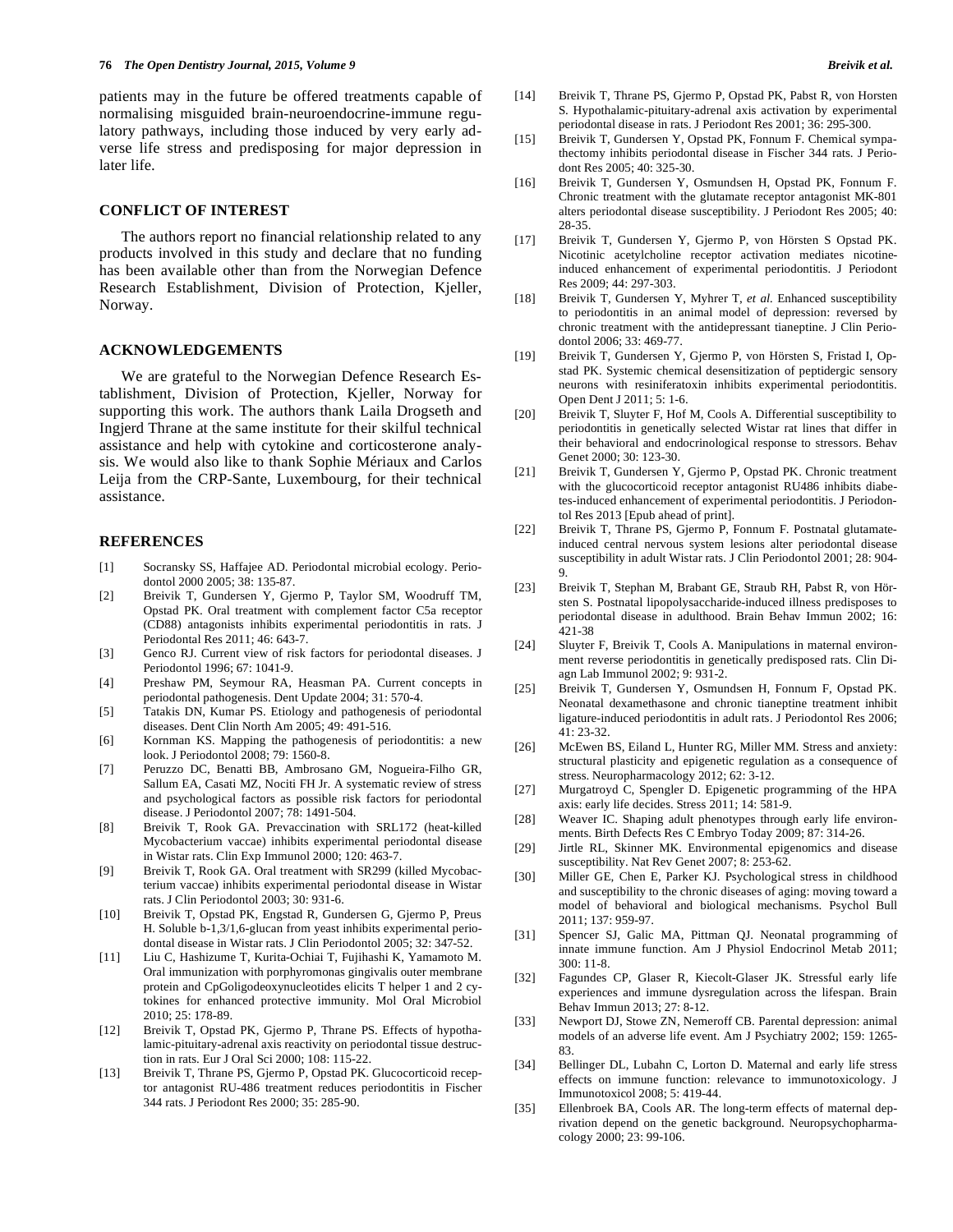- [36] Kim HJ, Lee JH, Choi SH, Lee YS, Jahng JW. Fasting-induced increases of arcuate NPY mRNA and plasma corticosterone are blunted in the rat experienced neonatal maternal separation. Neuropeptides 2005; 39: 587-94.
- [37] Hennessy MB, Deak T, Schiml-Webb PA. Early attachment-figure separation and increased risk for later depression: potential mediation by proinflammatory processes. Neurosci Biobehav Rev 2010; 34: 782-90.
- [38] Lariviere WR, Sattar MA, Melzack R. Inflammation-susceptible Lewis rats show less sensitivity than resistant Fischer rats in the formalin inflammatory pain test and with repeated thermal testing. J Neurophysiol 2006; 95: 2889-97.
- [39] Calogero AE, Sternberg EM, Bagdy G, *et al*. Neurotransmitterinduced hypothalamic-pituitary-adrenal axis responsiveness is defective in inflammatory disease-susceptible Lewis rats: *in vivo* and *in vitro* studies suggesting globally defective hypothalamic secretion of corticotropin-releasing hormone. Neuroendocrinology 1992; 55: 600-8.
- [40] Cizza G, Sternberg EM. The role of the hypothalamic-pituitaryadrenal axis in susceptibility to autoimmune/inflammatory disease. Immunomethods 1994; 5: 73-8.
- [41] Colorado RA, Shumake J, Conejo NM, Gonzalez-Pardo H, Gonzalez-Lima F. Effects of maternal separation, early handling, and standard facility rearing on orienting and impulsive behavior of adolescent rats. Behav Processes 2006; 71: 51-8.
- [42] Lippmann M, Bress A, Nemeroff CB, Plotsky PM, Monteggia LM. Long-term behavioural and molecular alterations associated with maternal separation in rats. Eur J Neurosci 2007; 25: 3091-8.
- [43] Lucas M, Mekary R, Pan A, *et al*. Relation between clinical depression risk and physical activity and time spent watching television in older women: a 10-year prospective follow-up study. Am J Epidemiol 2011; 174: 1017-27.
- [44] Stephan M, Straub RH, Breivik T, Pabst R, von Hörsten S. Postnatal maternal deprivation aggravates experimental autoimmune encephalomyelitis in adult Lewis rats: reversal by chronic imipramine treatment. Int J Dev Neurosci 2002; 20: 125-32.
- [45] Livak KJ, Schmittgen TD. Analysis of relative gene expression data using real-time quantitative PCR and the 2(-Delta Delta C(T)) Method. Methods 2001; 25: 402-8.
- [46] Alt SR, Turner JD, Klok MD, *et al*. Differential expression of glucocorticoid receptor transcripts in major depressive disorder is not epigenetically programmed. Psychoneuroendocrinology 2010; 35: 544-56.
- [47] Turner JD, Pelascini LP, Macedo JA, Muller CP. Highly individual methylation patterns of alternative glucocorticoid receptor promoters suggest individualized epigenetic regulatory mechanisms. Nucleic Acids Res 2008; 36: 7207-18.
- [48] Witzmann SR, Turner JD, Meriaux SB, Meijer OC, Muller CP. Epigenetic regulation of the glucocorticoid receptor promoter 1(7) in adult rats. Epigenetics 2012; 7: 1290-301.
- [49] Milde AM, Enger Ø, Murison R. The effects of postnatal maternal separation on stress responsivity and experimentally induced colitis in adult rats. Physiol Behav 2004; 81: 71-84.
- [50] Vig R, Gordon JR, Thébaud B, Befus AD, Vliagoftis H. The effect of early-life stress on airway inflammation in adult mice. Neuroimmunomodulation 2010; 17: 229-39.
- [51] Barreau F, de Lahitte JD, Ferrier L, Frexinos J, Bueno L, Fioramonti J. Neonatal maternal deprivation promotes nippostrongylus brasiliensis infection in adult rats. Brain Behav Immun 2006; 20: 254-60.
- [52] Avitsur R, Hunzeker J, Sheridan JF. Role of early stress in the individual differences in host response to viral infection. Brain Behav Immun 2006; 20: 339-48.
- [53] Tuchscherer M, Kanitz E, Puppe B, Tuchscherer A. Early social isolation alters behavioral and physiological responses to an endotoxin challenge in piglets. Horm Behav 2006; 50: 753-61.
- [54] Teunis MA, Heijnen CJ, Sluyter F, *et al*. Maternal deprivation of rat pups increases clinical symptoms of experimental autoimmune encephalomyelitis at adult age. J Neuroimmunol 2002; 133: 30-8.
- [55] Xiong F, Zhang L. Role of the hypothalamus-pituitary-adrenal axis in developmental programming of health and disease. Front Neuroendocrinol 2010; 34: 27-46.
- [56] Kajantie E, Räikkönen K. Early life predictors of the physiological stress response later in life. Neurosci Biobehav Rev 2010; 35: 23- 32.
- [57] Dunkel Schetter C, Tanner L. Anxiety, depression and stress in pregnancy: implications for mothers, children, research, and practice. Curr Opin Psychiatry 2012; 25: 141-8.
- [58] Myint AM, Leonard BE, Steinbusch HW, Kim YK. Th1, Th2, and Th3 cytokine alterations in major depression. J Affect Disord 2005; 88: 167-73.
- [59] Johannsen A, Rylander G, Söder B, Asberg M. Dental plaque, gingival inflammation, and elevated levels of interleukin-6 and cortisol in gingival crevicular fluid from women with stress-related depression and exhaustion. J Periodontol 2006; 77: 1403-9.
- [60] Miller AH. Depression and immunity: a role for T cells? Brain Behav Immun 2010; 24: 1-8.
- [61] Johannsen A, Rydmark I, Söder B, Asberg M. Gingival inflammation, increased periodontal pocket depth and elevated interleukin-6 in gingival crevicular fluid of depressed women on long-term sick leave. J Periodontal Res 2007; 42: 546-52.
- [62] Vegas O, Fano E, Brain PF, Alonso A, Azpiroz A. Social stress, coping strategies and tumor development in male mice: behavioral, neuroendocrine and immunological implications. Psychoneuroendocrinology 2006; 31: 69-79.
- [63] Hugoson A, Ljungquist, Breivik T. The relationship of some negative events and psychological factors to periodontal disease in an adult Swedish population 50 to 80 years of age. J Clinical Periodontol 2002; 29: 247-53.
- [64] Wimmer G, Janda M, Wieselmann-Penkner K, Jakse N, Polansky R, Pertl C. Coping with stress: its influence on periodontal disease. J Periodontol 2002; 73: 1343-51.
- [65] Marsland AL, Bachen EA, Cohen S, Rabin B, Manuck SB. Stress, immune reactivity and susceptibility to infectious disease. Physiol Behav 2002; 77: 711-6.
- [66] Arborelius L, Hawks BW, Owens MJ, Plotsky PM, Nemeroff CB. Increased responsiveness of presumed 5-HT cells to citalopram in adult rats subjected to prolonged maternal separation relative to brief separation. Psychopharmacology (Berl) 2004; 176: 248-55.
- [67] Boccia ML, Razzoli M, Vadlamudi SP, Trumbull W, Caleffie C, Pedersen CA. Repeated long separations from pups produce depression-like behavior in rat mothers. Psychoneuroendocrinology 2007; 32: 65-71.
- [68] Feldman R, Eidelman AI. Maternal postpartum behavior and the emergence of infant-mother and infant-father synchrony in preterm and full-term infants: the role of neonatal vagal tone. Dev Psychobiol 2007; 49: 290-302.
- [69] Widom CS, White HR, Czaja SJ, Marmorstein NR. Long-term effects of child abuse and neglect on alcohol use and excessive drinking in middle adulthood. J Stud Alcohol Drugs 2007; 68: 317- 26.
- [70] Pariante CM, Lightman SL. The HPA axis in major depression: classical theories and new developments. Trends Neurosci 2008; 31: 464-8.
- [71] Liberman AC, Druker J, Perone MJ, Arzt E. Glucocorticoids in the regulation of transcription factors that control cytokine synthesis. Cytokine Growth Factor Rev 2007; 18: 45-56.
- [72] De Kloet ER, Vreugdenhil E, Oitzl MS, Joëls M. Brain corticosteroid receptor balance in health and disease. Endocrine Rev 1998; 19: 269-301.
- [73] Heijnen CJ. Receptor regulation in neuroendocrine-immune communication: current knowledge and future perspectives. Brain Behav Immun 2007; 21: 1-8.
- [74] de Kloet CS, Vermetten E, Bikker A, *et al*. Leukocyte glucocorticoid receptor expression and immunoregulation in veterans with and without post-traumatic stress disorder. Mol Psychiatry 2007; 12: 443-53.
- [75] Esquivel BB, Levin G, Rivarola MA, Suárez MM. Maternal separation and lesion of pups alters anxiety and adrenal activity in male rats. Int J Neurosci 2009; 119: 9-36.
- [76] Stephan M, Helfritz F, Pabst R, von Hörsten S. Postnatally induced differences in adult pain sensitivity depend on genetics, gender and specific experiences: reversal of maternal deprivation effects by additional postnatal tactile stimulation or chronic imipramine treatment. Behav Brain Res 2002; 133: 149-58.